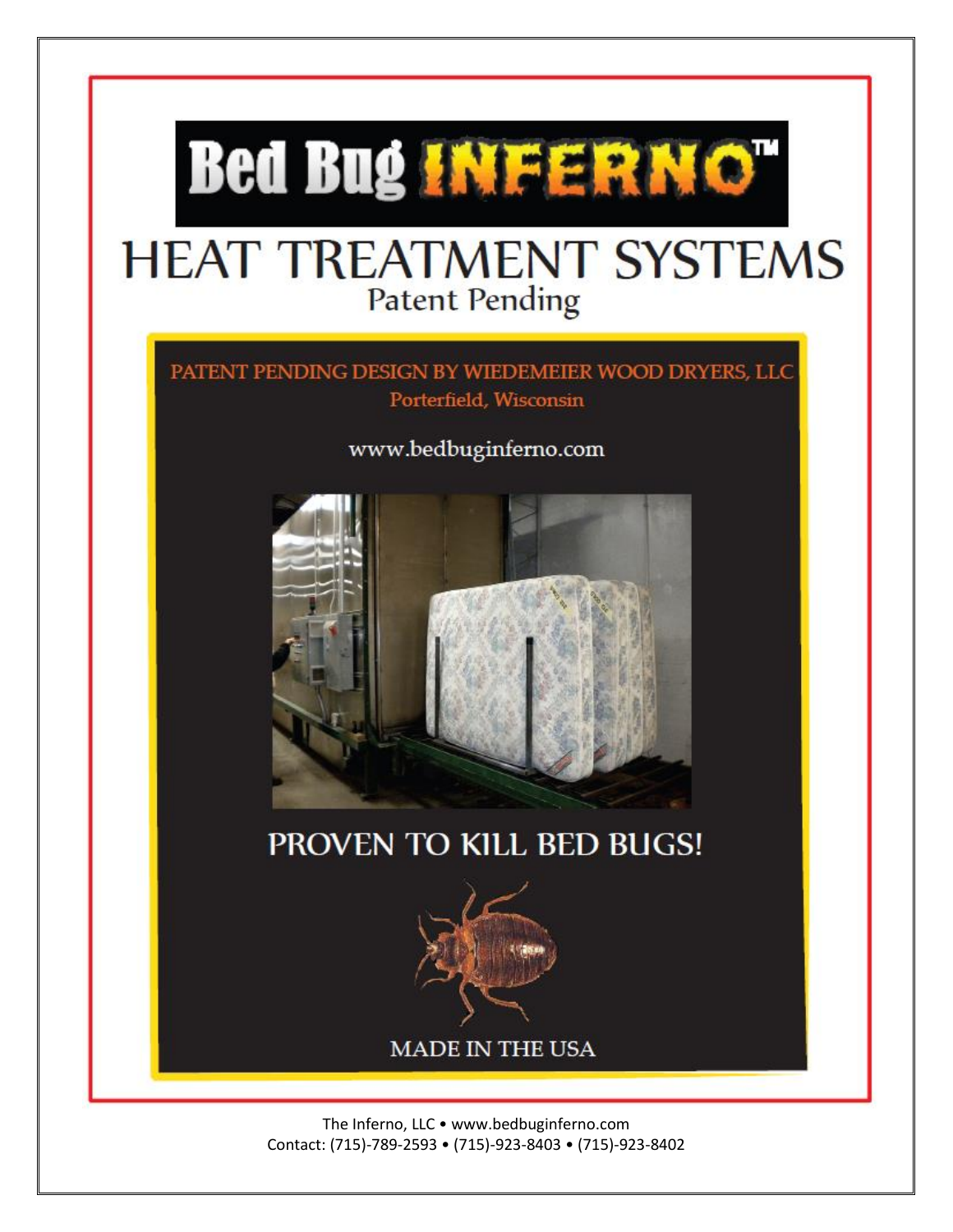# **Bed Bug INFERNOT HEAT TREATMENT SYSTEMS**

## **MAJOR FEATURES:**

- **1.** Low energy consumption approximate power draw 133 kWh
- **2.** Process more in less time; Example: 12 mattresses can be run per 75 minute cycle
- **3.** Fast pre-heat; 1 hour depending on facility conditions and temperature
- **4.** Can be used as a flow through or batch run
- **5.** Designed with air curtains to minimize heat loss if needed (optional)
- **6.** Constructed of quality, heavy duty materials for long life
- **7.** Variable, time/temperature control allowing multiple use applications
- **8.** Minimal labor required to operate

### IT'S SIMPLE – IT'S EFFICIENT – IT GETS THE JOB DONE.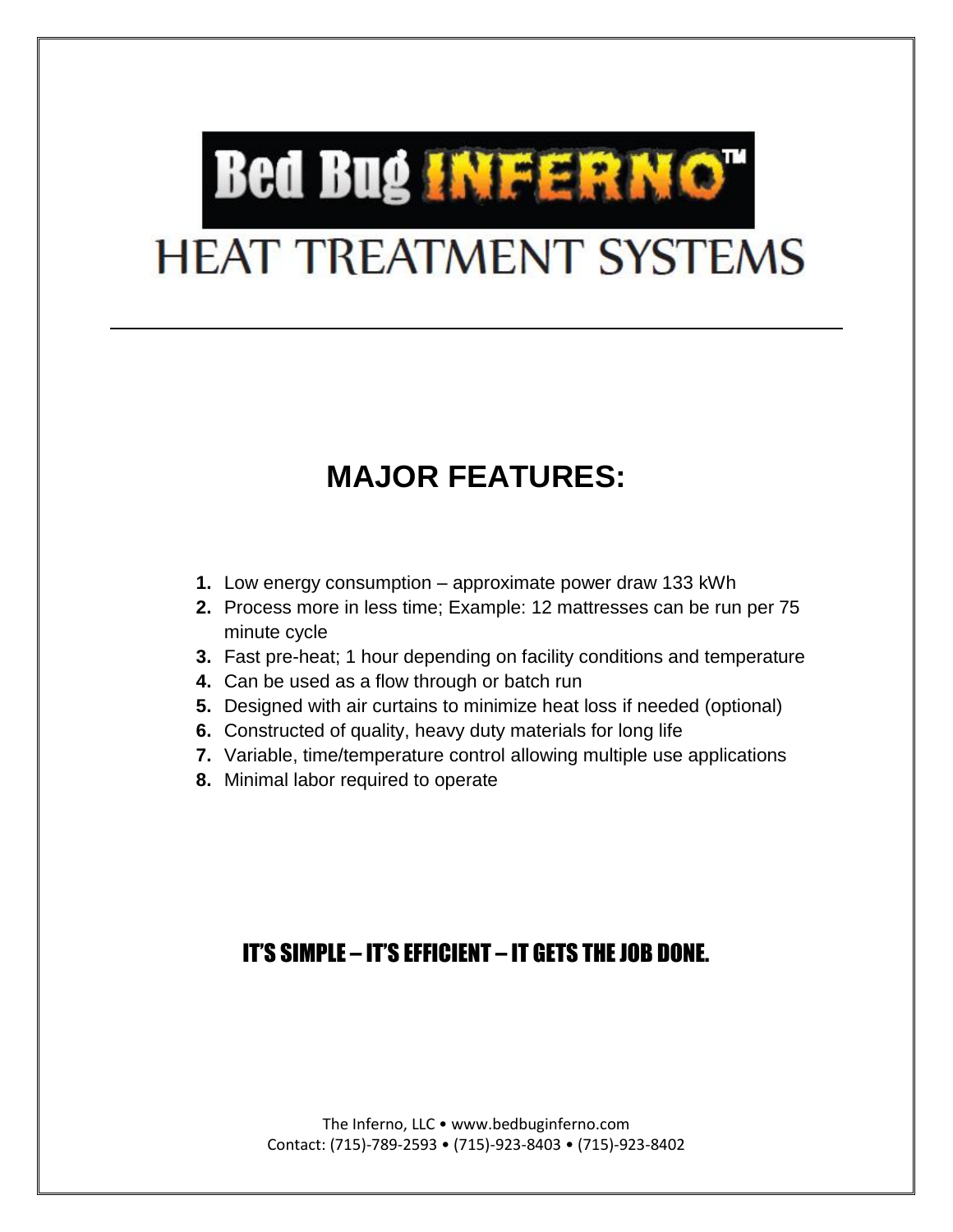

## **HEAT TREATMENT SYSTEMS**

## **INTRODUCTION**

The Bed Bug Inferno, made in America, is the only flow through heat treatment system/process that allows you to kill unwanted pests, and be able to save and retain your valuable furniture. It uses technology developed to meet vigorous ISPM-15 guidelines for heat treating wood based material for export. The heat treatment process is tracked with electronic heat sensors throughout the kill cycle to ensure harmful pests are destroyed.

- One simple switch will activate the machine to preheat and function. The heat is controlled by a control panel enclosure that also controls speed and air flow. This can be adjusted easily by using a digital programmable inverter inside the panel
- The travel speed can be easily adjusted
- Machine will come up to temperature  $(380^{\circ} 420^{\circ}F)$  in about a half an hour
- Stacked furniture are set on a feed deck and travel through an entrance door into the oven and exits in approximately 75 minutes
- There are emergency stops on both ends of the machine
- Machine heat treats approximately a 5 x 25' print per hour
- Based on furniture size, the machine can treat multiple rooms per hour
- You can save your mattress, favorite couch and fine furniture
- No harmful residues
- While furniture is being treated, room(s) can be effectively treated for remaining pests using standard chemical treatments
- Factors that affect heat treating cycle time:
	- o Temperature surrounding oven
	- o Temperature of furniture

#### **THIS SYSTEM ALLOWS YOU TO SAVE VALUABLE BEDDING AND FURNITURE WITHOUT HARMFUL RESIDUES.**

**TREAT MULTIPLE ROOMS OR A FULL HOUSEHOLD IN A DAY**

#### **WITH ITS SMALL FOOT PRINT IT CAN HAVE A PERMANENT INSTALLATION TO CONTINUALLY CYCLE HIGHLY USED BEDDING & FURNITURE WITHOUT COSTLY REPLACEMENT COSTS.**

**THE BED BUG INFERNO IS THE RIGHT, COST EFFECTIVE CHOICE TO HEAT TREATING UNWANTED PESTS.** 

The Inferno, LLC • www.bedbuginferno.com Contact: (715)-789-2593 • (715)-923-8403 • (715)-923-8402